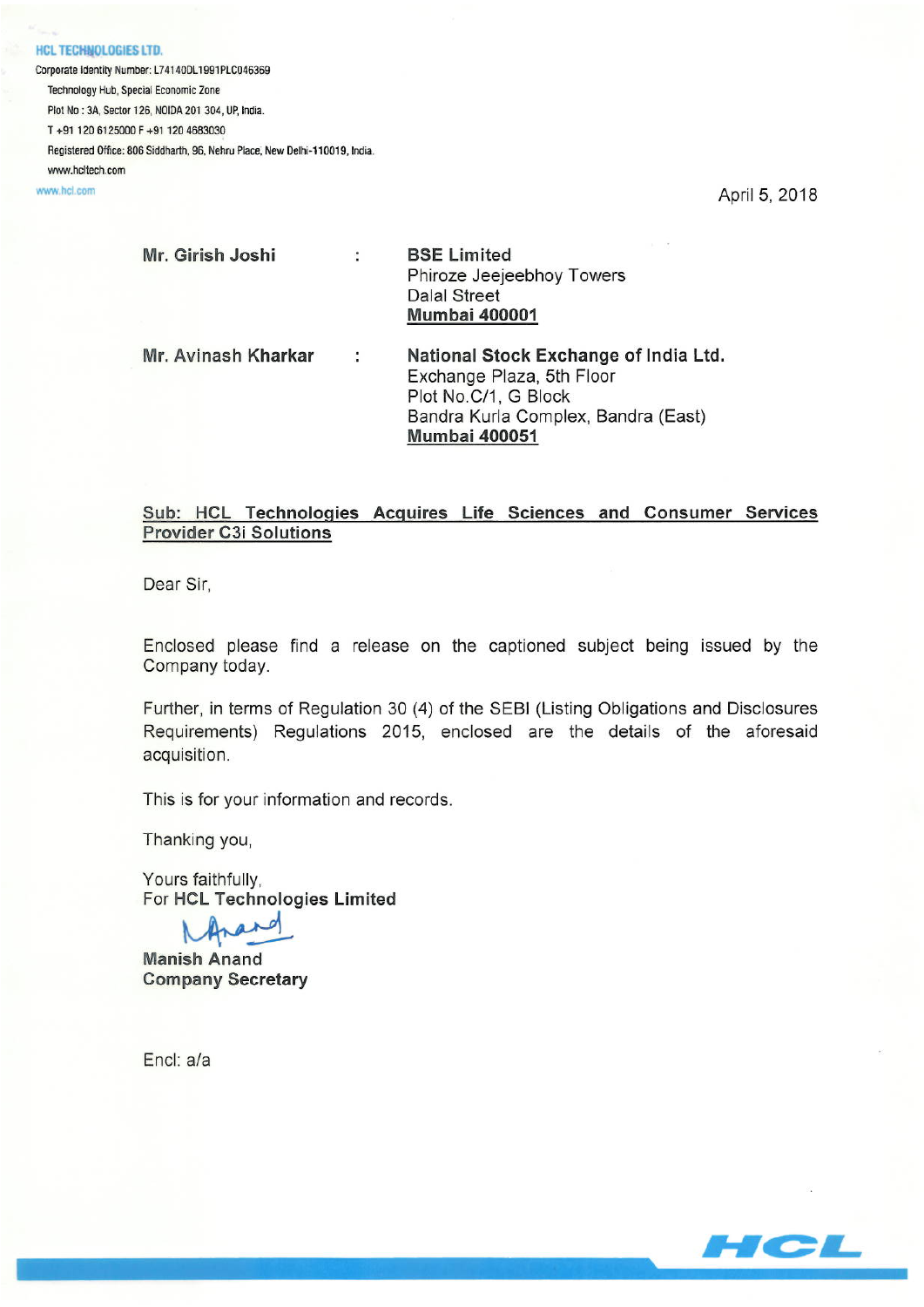# **HCL Technologies Acquires Life Sciences and Consumer Services Provider C3i Solutions**

*Acquisition will accelerate HCL's growth in life sciences and consumer services* 

**Noida, India, and Horsham, PA, April 5, 2018** – [HCL Technologies Limited](https://www.hcltech.com/) (HCL), a leading global IT services company, today announced the acquisition of C3i Solutions, a leader in multi-channel customer engagement services for the life sciences and consumer packaged goods (CPG) industries, from Merck & Co., Inc., Kenilworth, New Jersey, U.S.A. (known as MSD outside of the United States and Canada).

With this acquisition, HCL will complement its broad-based IT and business services capability with the additional depth that C3i has in the life sciences and CPG verticals. C3i's expertise in the clinical, pharmacovigilance, and pharma sales support domains and strong partnership with industry leading products in these respective areas will enable HCL's life sciences customers to become more patient-centric and offer services to IT and business stakeholders to improve healthcare outcomes. The acquisition also builds on HCL's 13+ year relationship with Merck & Co., Inc., Kenilworth, New Jersey, U.S.A. across enterprise and divisional IT and with services across HCL's Mode 1-2-3 offerings.

The deal will also build on HCL's footprint in consumer services, especially as an early leader in applying advanced analytics, IOT and creating digitised operations to create a better customer experience. The contributions of C3i Solutions will become even more important as the industry moves toward digital connections and becomes reliant on a strong, personalized experience.

"C3i's capabilities provide HCL with an innovative and complementary services portfolio and a vast customer base to further strengthen HCL's position as a leading technology solutions provider to the life sciences and consumer industries. This acquisition will allow HCL to help its life sciences customers become more patient-centric and develop solutions to address the digital revolution happening within their industry," said C Vijayakumar, President and CEO, HCL Technologies. "We were also attracted to C3i based on the strength of its management team and employee base, and we are excited to welcome them to the HCL family."

"HCL shares C3i Solutions' vision of offering innovative services with a focus on an excellent customer experience, which is why we viewed HCL as an ideal fit for C3i Solutions," said Joel Morse, President, C3i Solutions. "In addition to gaining the strength of the HCL product and services portfolio, our employees and customers will also benefit from HCL's deep technological capabilities and innovative approach, allowing us to continue delivering highquality, value-added support that has been our hallmark."

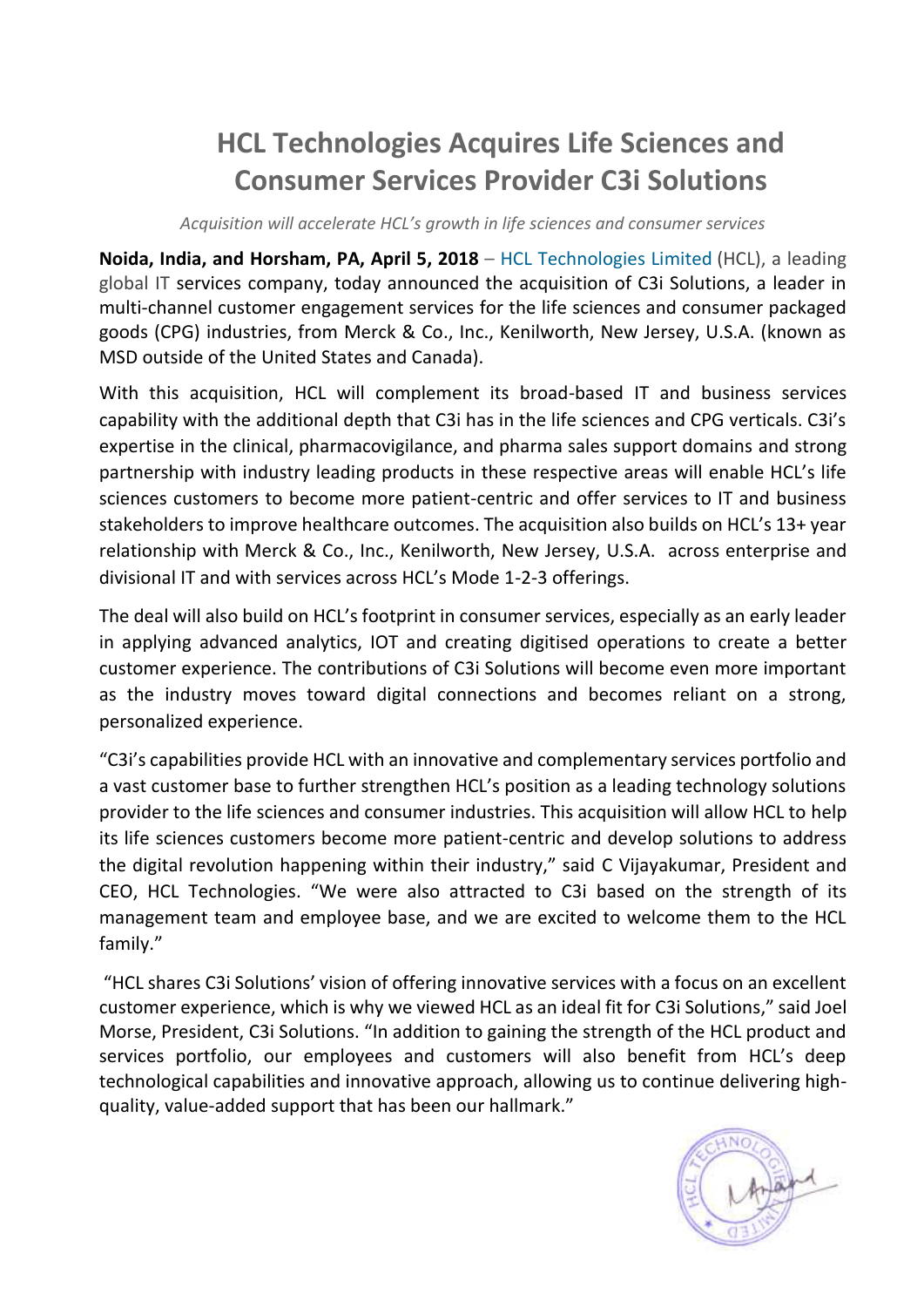#### **About C3i Solutions**

C3i Solutions is multi-channel customer engagement services provider, specializing in global, hightouch consumer, patient, and end-user management . For the past 35 years, our unique, multichannel approach and experience in highly regulated industries have made us the partner-of-choice for some of the world's most trusted brands. With a strategic focus on innovation, we excel at protecting our clients' brands, while maximizing productivity and cost efficiency. C3i Solutions, the business name of Telerx Marketing, Inc., is part of Healthcare Services & Solutions, LLC, a wholly owned subsidiary of Merck & Co., Inc., Kenilworth, New Jersey, USA (known as MSD outside the United States and Canada), is headquartered in Horsham, PA. For more information, visit [www.c3isolutions.com.](http://www.c3isolutions.com/)

### **About HCL Technologies**

HCL Technologies (HCL) is a leading global IT services company that helps global enterprises re– imagine and transform their businesses through digital technology transformation. HCL operates out of 32 countries and has consolidated revenues of US\$ 7.6 billion, for 12 Months ended 31st December 2017. HCL focuses on providing an integrated portfolio of services underlined by its Mode 1–2–3 growth strategy. Mode 1 encompasses the core services in the areas of Applications, Infrastructure, BPO and Engineering & R&D services, leveraging DRYiCETM Autonomics to transform clients' business and IT landscape, making them 'lean' and 'agile'. Mode 2 focuses on experience– centric and outcome–oriented integrated offerings of Digital & Analytics, IoT WoRKS™, Cloud Native Services and Cybersecurity & GRC services to drive business outcomes and enable enterprise digitalization. Mode 3 strategy is ecosystem–driven, creating innovative IP–partnerships to build products and platforms business.

HCL leverages its global network of integrated co-innovation labs and global delivery capabilities to provide holistic multi–service delivery in key industry verticals including Financial Services, Manufacturing, Telecommunications, Media, Publishing, Entertainment, Retail & CPG, Life Sciences & Healthcare, Oil & Gas, Energy & Utilities, Travel, Transportation & Logistics and Government. With 119,291 professionals from diverse nationalities, HCL focuses on creating real value for customers by taking 'Relationships Beyond the Contract'. For more information, please visit [www.hcltech.com.](https://www.hcltech.com/)

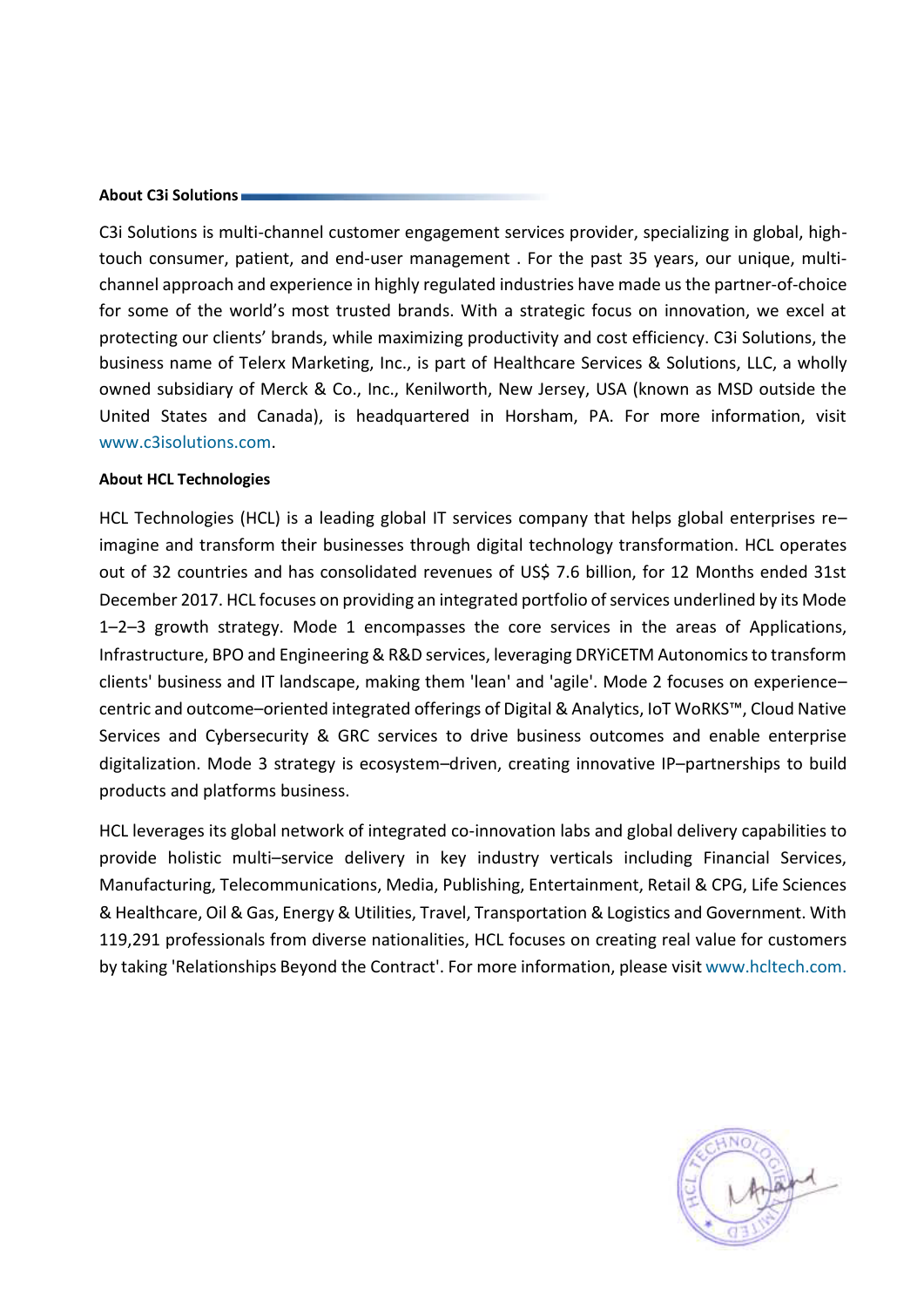#### **Forward–looking Statements**

*Certain statements in this release are forward-looking statements, which involve a number of risks, uncertainties, assumptions and other factors that could cause actual results to differ materially from those in such forward-looking statements. All statements, other than statements of historical fact are statements that could be deemed forward-looking statements, including but not limited to the statements containing the words 'planned', 'expects', 'believes',' strategy', 'opportunity', 'anticipates', 'hopes' or other similar words. The risks and uncertainties relating to these statements include, but are not limited to, risks and uncertainties regarding impact of pending regulatory proceedings, fluctuations in earnings, our ability to manage growth, intense competition in IT services, business process outsourcing and consulting services including those factors which may affect our cost advantage, wage increases in India, customer acceptances of our services, products and fee structures, our ability to attract and retain highly skilled professionals, our ability to integrate acquired assets in a cost-effective and timely manner, time and cost overruns on fixed-price, fixedtimeframe contracts, client concentration, restrictions on immigration, our ability to manage our international operations, reduced demand for technology in our key focus areas, disruptions in telecommunication networks, our ability to successfully complete and integrate potential acquisitions, the success of our brand development efforts, liability for damages on our service contracts, the success of the companies /entities in which we have made strategic investments, withdrawal of governmental fiscal incentives, political instability, legal restrictions on raising capital or acquiring companies outside India, and unauthorized use of our intellectual property, other risks, uncertainties and general economic conditions affecting our industry. There can be no assurance that the forward-looking statements made herein will prove to be accurate, and issuance of such forward-looking statements should not be regarded as a representation by the Company, or any other person, that the objective and plans of the Company will be achieved. All forward-looking statements made herein are based on information presently available to the Management of the Company and the Company does not undertake to update any forward-looking statement that may be made from time to time by or on behalf of the Company.*

#### **For details contact**

**HCL Technologies** Ajay Davessar ajay.davessar@hcl.com

Anne Coyle [anne.coyle@hcl.com](mailto:meenakshi.benjwal@hcl.com)

**C3i Solutions** Jacqueline Hoover [acqueline.hoover@c3isolutions.com](mailto:acqueline.hoover@c3isolutions.com)

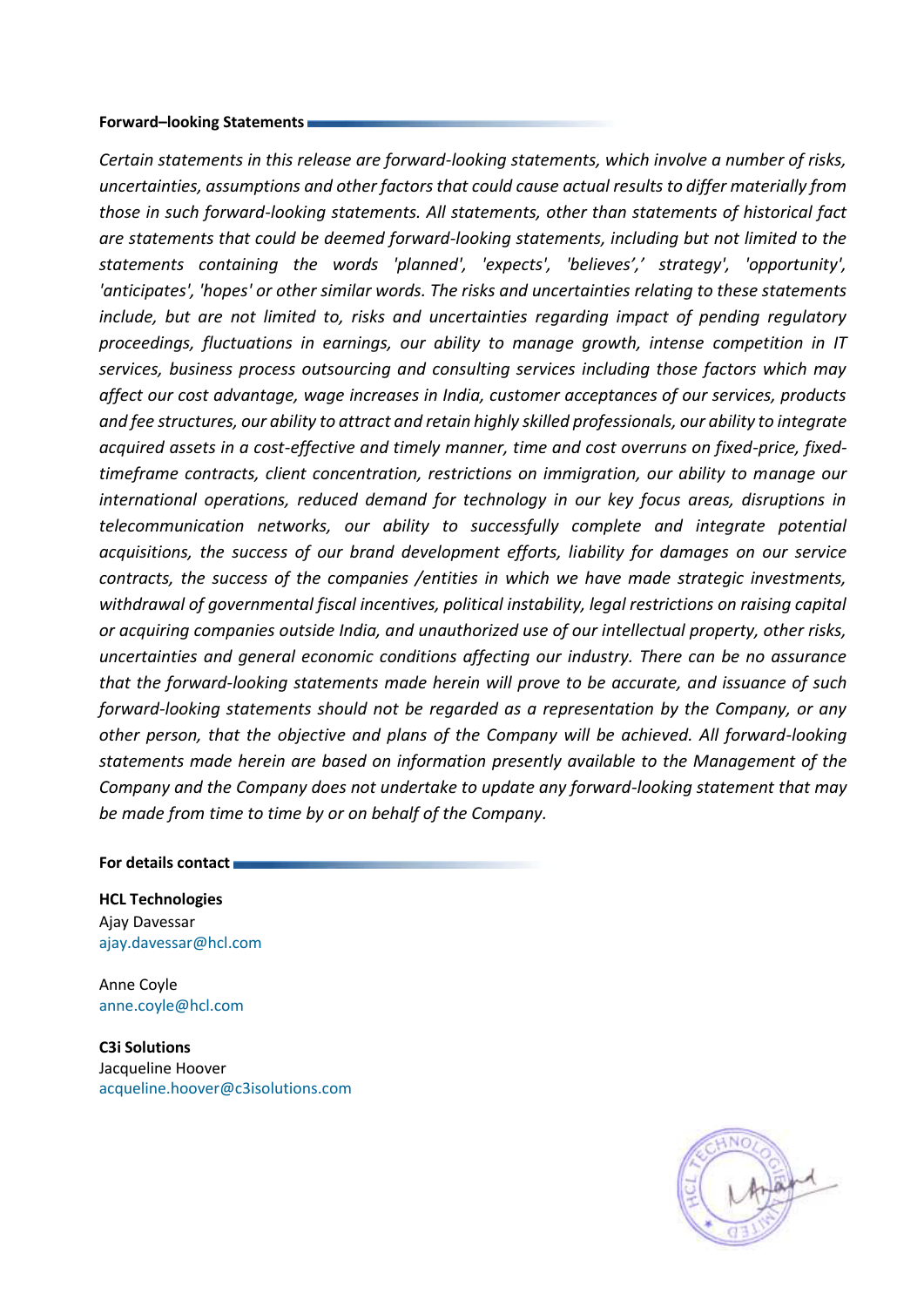# **Details of acquisition – C3i Solutions**

| Name of the target entity, details in brief<br>such as size, turnover etc.;                                                                                                                                                                                                                                   | HCL Technologies Limited, through its step down<br>wholly owned subsidiary viz. HCL America Inc., a<br>company incorporated in USA shall acquire 100%<br>stock of Telerx Marketing, Inc. (doing business as<br>C3i Solutions) ("Target Company") by way of a<br>Stock Purchase Agreement.<br>The Revenue of the Target Company for the<br>Financial Year Ended 31 <sup>st</sup> December 2017 was<br>US \$199 Million.<br>The Target Company has 3,700+ people located<br>in the US, India, Bulgaria, China, UK, and Japan. |
|---------------------------------------------------------------------------------------------------------------------------------------------------------------------------------------------------------------------------------------------------------------------------------------------------------------|-----------------------------------------------------------------------------------------------------------------------------------------------------------------------------------------------------------------------------------------------------------------------------------------------------------------------------------------------------------------------------------------------------------------------------------------------------------------------------------------------------------------------------|
| Whether the acquisition would fall within<br>related<br>transaction(s)<br>party<br>and<br>whether the promoter/ promoter group/<br>group companies have any interest in<br>the entity being acquired? If yes, nature<br>of interest and details thereof and<br>whether the same is done at "arm's<br>length"; | Not a Related Party Transaction<br>$\bullet$                                                                                                                                                                                                                                                                                                                                                                                                                                                                                |
| Industry to which the entity being<br>acquired belongs;                                                                                                                                                                                                                                                       | IT Industry (Multi-channel customer engagement<br>services for the life sciences and consumer<br>packaged goods (CPG) industries)                                                                                                                                                                                                                                                                                                                                                                                           |
| and effects of acquisition<br>Objects<br>(including but not limited to, disclosure<br>of reasons for acquisition of target<br>entity, if its business is outside the main<br>line of business of the listed entity);                                                                                          | With this acquisition, the Company would be able<br>to enhance its life sciences and CPG services<br>offerings with the solutions of a company that is<br>also committed to driving innovation and adding<br>customer value over time. The Target Company's<br>clinical, sales support, and pharmacovigilance<br>expertise, along with its roster of life sciences<br>clients that include 30 of top pharmaceutical<br>companies, would enable to augment the<br>Company's growing life sciences vertical.                  |
| Brief details of any Governmental or<br>regulatory approvals required for the<br>acquisition;                                                                                                                                                                                                                 | None                                                                                                                                                                                                                                                                                                                                                                                                                                                                                                                        |